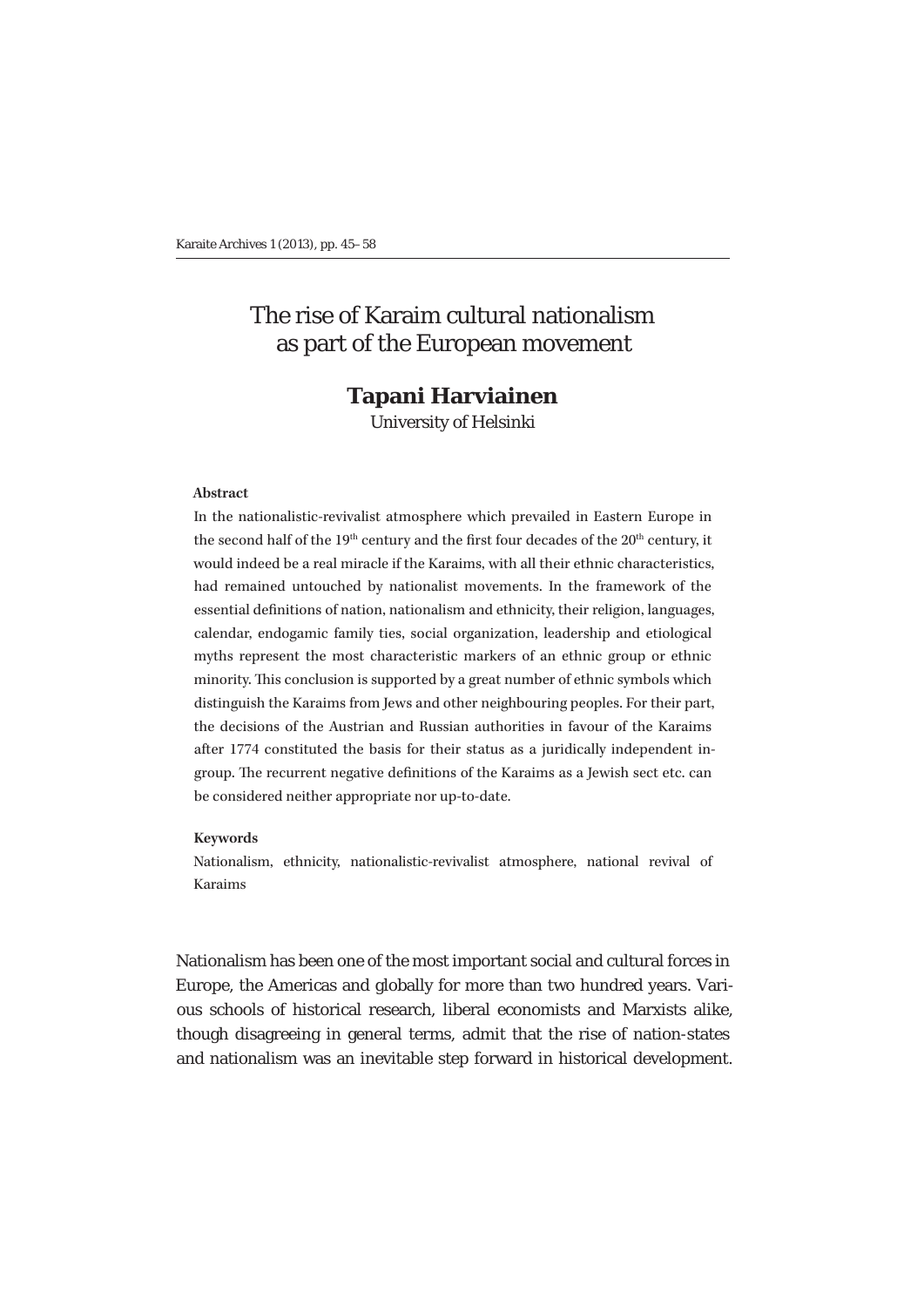Nevertheless, after two centuries, there is no definition of nation and nationalism which would enjoy the general appreciation of scholars. As a consequence, very different and quantitatively very unequal groups of people can be considered to be nations.

In the first half of the  $18<sup>th</sup>$  century a common ruler and a common confession of faith, religion, still constituted the basis of the identity to which obedient subjects were expected to adhere. By contrast, race, language and common culture were not considered essential denominators in the discussion of in-groups and outsiders.

In what follows I shall try to present the features which are most usually characterized as conspicuous hallmarks of national movements.

In the early so-called "romantic" iustification of nationalism a common language was considered to be the ultimate criterion of a nation. Although it soon became evident that language could not offer a decisive common denominator for a people, for example in the case of German or English, the importance of linguistic unity cannot be denied as being a leading hallmark of a people and nation (HOBSBAWM 1990: 51-63, 101-111).

I mentioned above the pivotal position of religion and denomination in earlier centuries. In the days when national movements arose, affiliation to a particular creed was inevitable, and it constituted a barrier between different groups residing in the same cities or regions. In European countries non-Christians, i.e. Jews and Muslims in particular, faced numerous difficulties in gaining entrance to their local societies. Even if the rise of nationalism can be interpreted as implying a new "civic religion" our daily mass media indicate very clearly that the role of religion has by no means disappeared from national features. (For the connection between religion and nationalism, see SMITH 2003).

Ethnic origin, ancestry and genetic physical characteristics have enjoyed an important place in the national sagas which often go back to a mythical past and connect an ethnic group to a particular region. Numerous Slavonic peoples and Jews can be referred to as sympathizers with this ideology. According to Anthony D. Smith*,* myths of this type are the essential initiatory force of nationalism (SMITH 1999; for the ethnic origins of nations, see SMITH 1986 and 1991).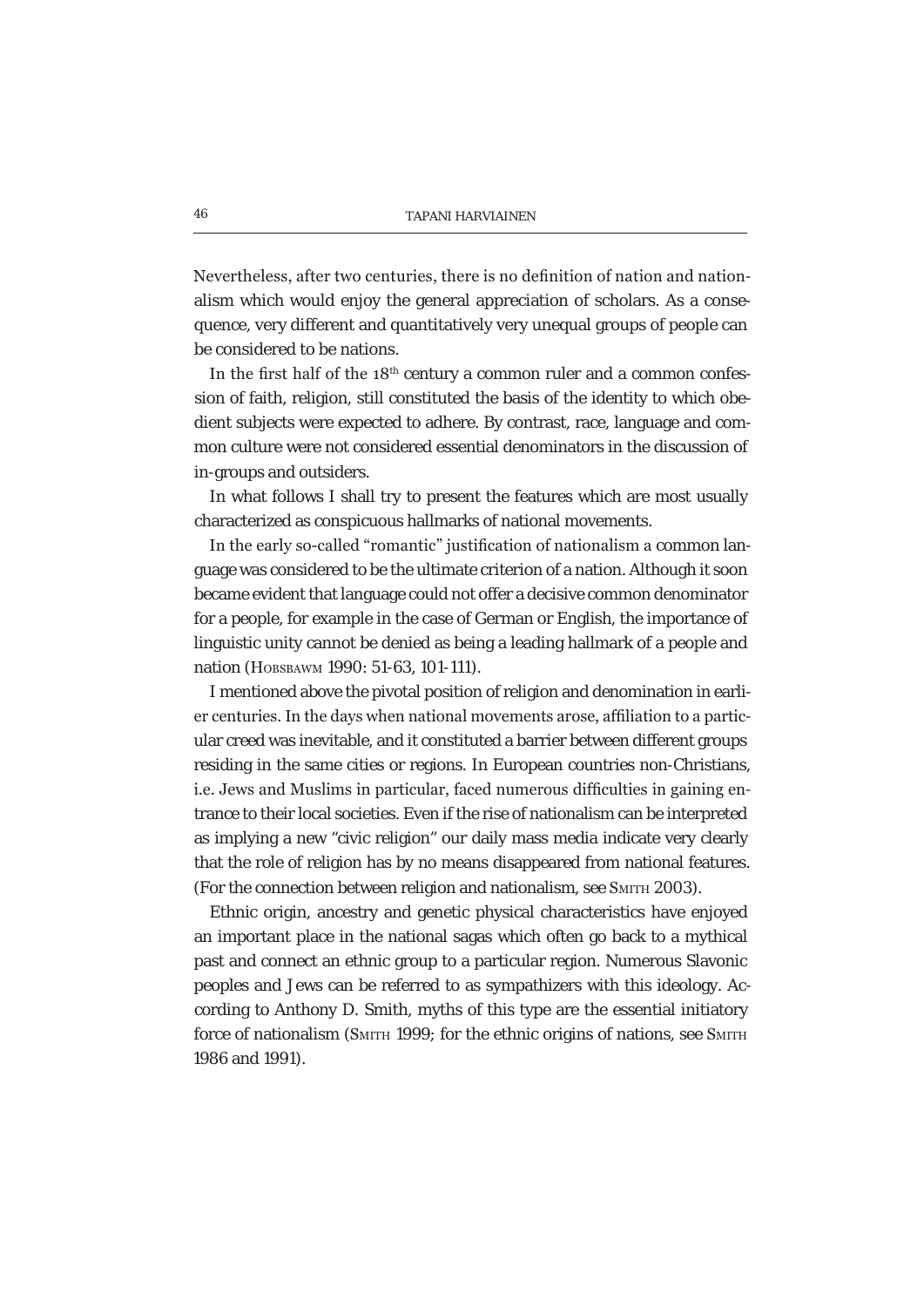Adherents of so-called "romantic" viewpoints have strongly defended their focal positions in nationalistic ideologies, disputes, policy and acts in the nineteenth century and the first part of the twentieth century. Alongside these views, liberals have emphasized residence in the same region and dependence on the same ruler or a common legal system (DAY and THOMPSON 2004: 54-59; KOHN 1994).

Often nationalism is connected with political ambitions and the desire to build an independent entity, state or autonomous territory; in fact the map of Europe is the outcome of the consequences of national revival movements. However, only a few countries are homogeneous in terms of their population, and perhaps ninety percent of independent states consist of several ethnic groups.

While the definition of nation and nationalism is a complicated question. the originally Greek noun *éthnos* and its derivatives 'ethnic' and 'ethnicity' pose parallel difficulties. Today they usually "relate to large groups of people classed according to common racial, national, tribal, religious, linguistic, or cultural origin or background" – as the *Free Merriam-Webster* (m-w.com) puts it. Here we have four clauses which an ethnic group should fulfill, in part at least: (1) a self-identification between "us" and "others". (2) common lines of descent, (3) distinctive cultural features, and (4) a social organization that offers possibilities of collective acts and aspirations. While definitions are numerous, these presuppositions presented by Erik Allardt and Christian Starck (1981: 42-44) are repeated in various forms in academic discussion.

However, the awareness of a shared origin, language and religion or the possible advantages which these features may offer, i.e. a rational choice, does not appear to be synonymous with a continuous commitment to an ethnic group. Emotional aspects play an essential role at the same time. The introduction and approval of new symbols, as well as the re-interpretation of previous ones, corroborate the experience of being an in-group, distinguished from other ethnic groups. Flags, coats-of-arms, anthems and other songs, ethnic heroes and their exploits, or oral, literary and artistic works may be referred to as this kind of symbols. They may adorn nations, states and small ethnic groups as well. The symbols, both old and newly adopted, are not necessarily authentic in the historical or academic sense; however, their sentimental value lends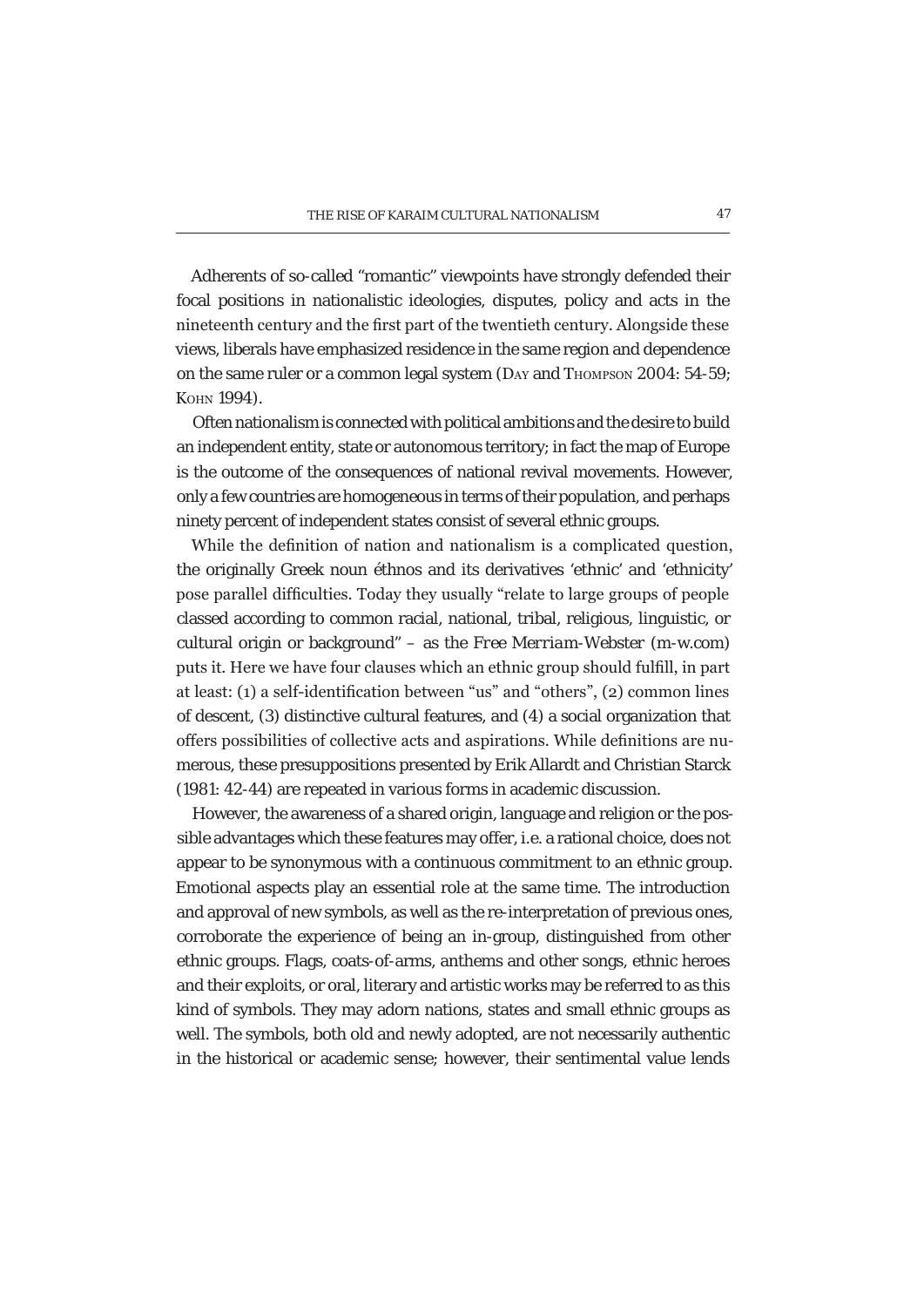them a genuine and constructive glory. To a certain extent, ethnicity is based on the distinctions that people intuitively make between themselves and others, and the detectable cultural differences, regardless of their origins, may play a minor role (BARTH 1969; HUTCHINSON, SMITH 1996).

Inside an integral frame work of a society, the various ethnic minorities can be considered to constitute sub-groups which have adapted themselves to the more extensive entity or are in a process of adaptation; inside this society they may represent particular abilities, occupations, social levels etc. Naturally, this is not a rule; in contrast we can enumerate many ethnic minorities which, instead of being gratified sub-groups, chase an better position with violent methods, as well. And further, various linguistic, religious and regional identities still are or can be more important than a nation or state in cases like Scots, Basques, Flemings, Catalans and Jews (VALTONEN 2004).

'Community in anonymity' is a key term in Benedict Anderson's well-known *Invent a Nation* theory which stresses he subconscious cohesion of anonymous members of a nation (ANDERSON 1983/2006). However, in the case of small ethnic groups the supporters of an ethnic movement, as a rule, know personally the majority of the participants, their family relations over many generations and their reputation as regards facts and rumours. This implies that the development of a national saga can differ from that of the bigger nations.

Up till now I have briefly described a number of the principal characteristics of national and ethnic movements which are most often referred to when dealing with these phenomena in both popular and academic connections. I know that there is very little new in this list. However, in my opinion, they offer a fundamental framework with which any national or ethnic revival movement can be compared.

Against this background we may now seek such phenomena in the Karaim movement in Eastern Europe which agreed or disagreed with the general trends of nationalism and ethnic experiences in the period of national revival.

Immediately we may state that no great surprises are to be expected.

As for the earliest criteria of a nation or ethnic group, a common language and religion were referred to. Among the Karaims of Lithuania and Poland, multilingualism was for centuries a normal phenomenon. However, till the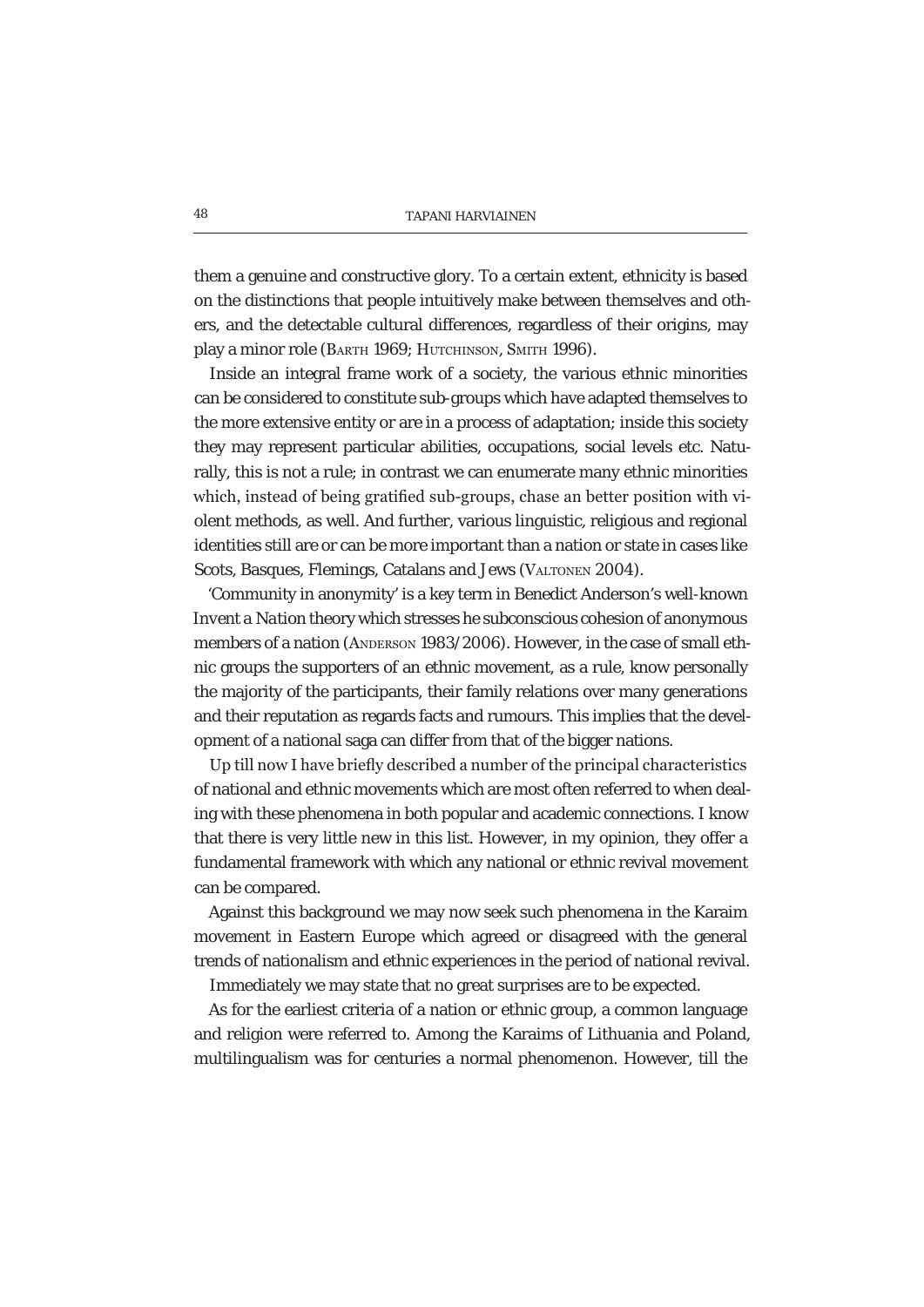beginning of the twentieth century the Turkic Karaim language was spoken by the great majority of the adherents of the Karaim version of religion which derives its origins from Judaism. Until the last decades of the nineteenth century the language was written in Hebrew characters (NÉMETH 2012). The position of the Karaim language in the Crimea and Constantinople is more complicated; nevertheless, at least the Hebrew characters distinguished their language from other Turkic languages (JANKOWSKI 2003; JANKOWSKI 2008). No other nations or ethnic groups followed suit in these regions.<sup>1</sup>

The Karaim language(s), the Karaim religion and Hebrew script were hallmarks shared by the same persons. Their religion, Karaism, represented the Karaite interpretation of Judaism that only venerates the Hebrew Bible (Old Testament) and rejects the Mishna, Talmud and other Rabbinic Jewish literature as guide books of the religion. Elsewhere the Karaite version of Judaism has been professed by Arabic-speaking Karaite Jews in the Middle East, in Egypt, Iraq and Israel, in particular.

In Eastern Europe Hebrew was the language of liturgy and literary activities among both Rabbanite Jews and Karaims. However, the pronunciation of Hebrew was divided into two different traditions: Yiddish-speaking Rabbanite Jews followed the Ashkenazi type of pronunciation *(be-reíshis bóro*  etc.), while the Karaim pronunciation is derived from the Sephardi branch of the *be-reshít bará* -type. In addition, Karaims have retained the guttural assimilation of *shewa* vowels. This means that they read *tohom* instead of *tehom*, *Juhuda* and not *Jehuda, nu.um* instead of *ńe.um, šixita* instead of *šexita,* etc. This genuine phenomenon of Tiberian Hebrew is retained elsewhere solely among the Jews of Yemen (HARVIAINEN 1997; HARVIAINEN 2013). Alongside the pronunciation, the cantillation traditions of the liturgical Hebrew texts and the liturgy itself deviate essentially from one another among East European Jews and Karaims. Also, calendars, and as a consequence, the dates of religious high holidays have diverged for centuries (SHAMUEL 2003; FIRKOVIČIUS, FIRKAVIČIŪTĖ and MAŠKEVIČ 2001). The internal schooling system aided the

<sup>1</sup> Though the Rabbanite Krymchaks in the Crimea wrote their Turkic language (and Hebrew) in Hebrew characters, they differed from Karaims in numerous other respects.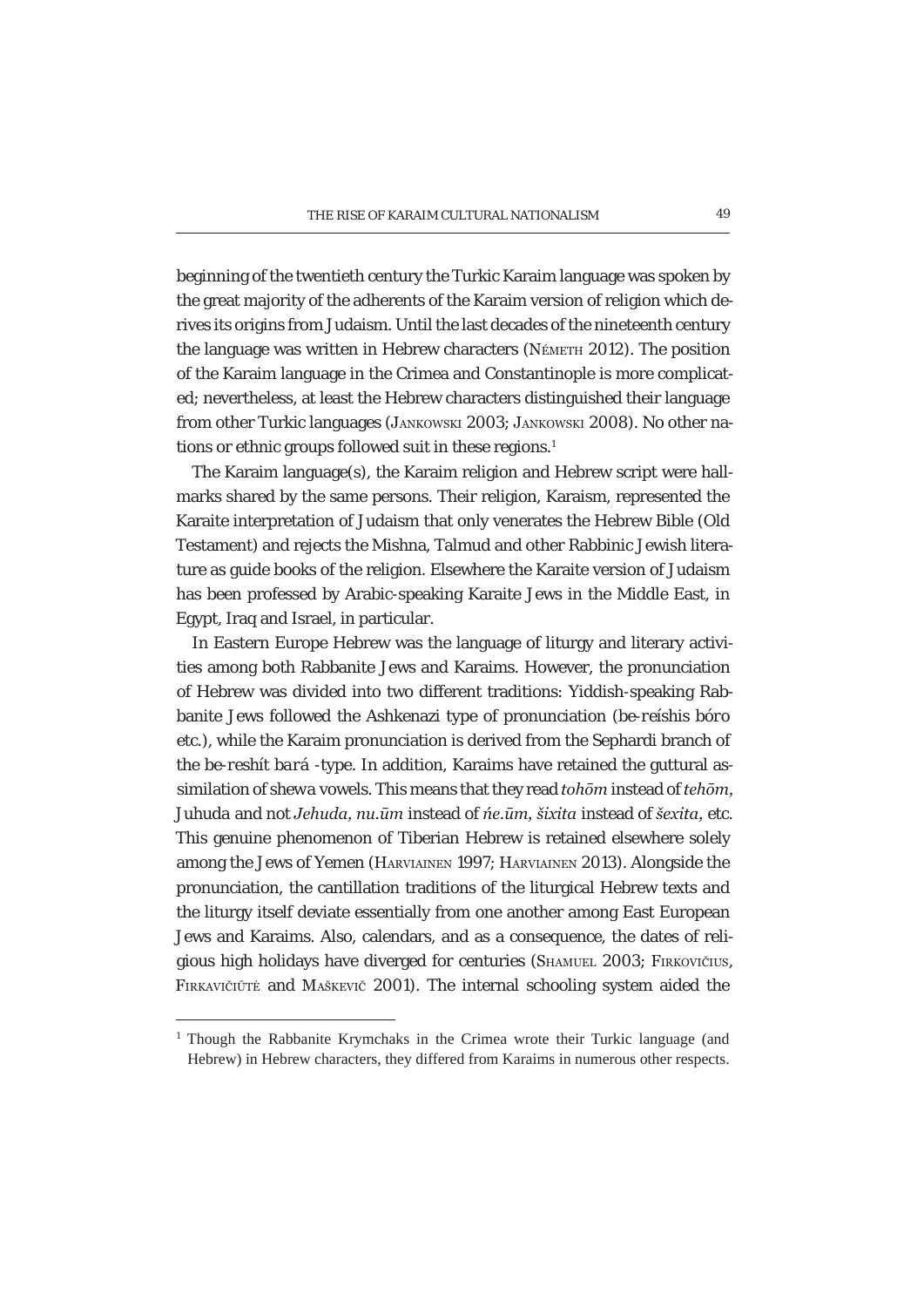retention of the Karaim traditions as common knowledge among the community members.

As for their origins, a well-known story tells that Crimean Karaims were unable to explain this matter to the Russian authorities in 1839, and as a consequence Abraham Firkovich set off to search for evidence. With the help of his enormous discoveries – and without them – numerous contradictory theories concerning the origins of the Karaim group came to be proposed (HARVIAINEN 2003: 636-643). Irrespective of their correctness, their existence was important and attracted attention. Similarly intriguing was the story of the Karaim soldiers who were settled in Trakai/Troki/Troch by Grand Duke Vytautas (Vitold) to serve as his bodyguard there. Up till now the story has not been corroborated before the nineteenth century, but as an etiological myth it was impressive (KIZILOV 2009: 33-34).

No evidence supports the occurrence of mixed marriages among the Karaims in earlier periods, and even later internal endogamy has been a prerequisite of Karaim ancestry. The awareness of family connections and parentage guarantees that the boundary between the in-group and others has remained stable. To the best of my knowledge genetic physical characteristics have not aroused special attention among Karaims themselves, though in the 1930s some scholars tried to introduce Karaims in their descriptions of races (GINI 1936).

Traditionally, Karaims lived in small towns in which their settlements were located in the same areas where *kenesas* and other community premises were built or acquired,<sup>2</sup> and they had their own religious leaders, *hacham* and *hazzanim,* who, besides leading religious services, promulgated decrees on internal matters, settled lawsuits according to their religious-legal system and represented the community in relation to the (Russian) authorities. These features agree with the focus of the so-called liberal conception of a nation, mentioned above.

Political independence has never been one of the ambitions of the Karaims of Europe.

<sup>&</sup>lt;sup>2</sup> A great number of informative old photos have been collected and published by Mariola Abkowicz and Anna Sulimowicz (2010).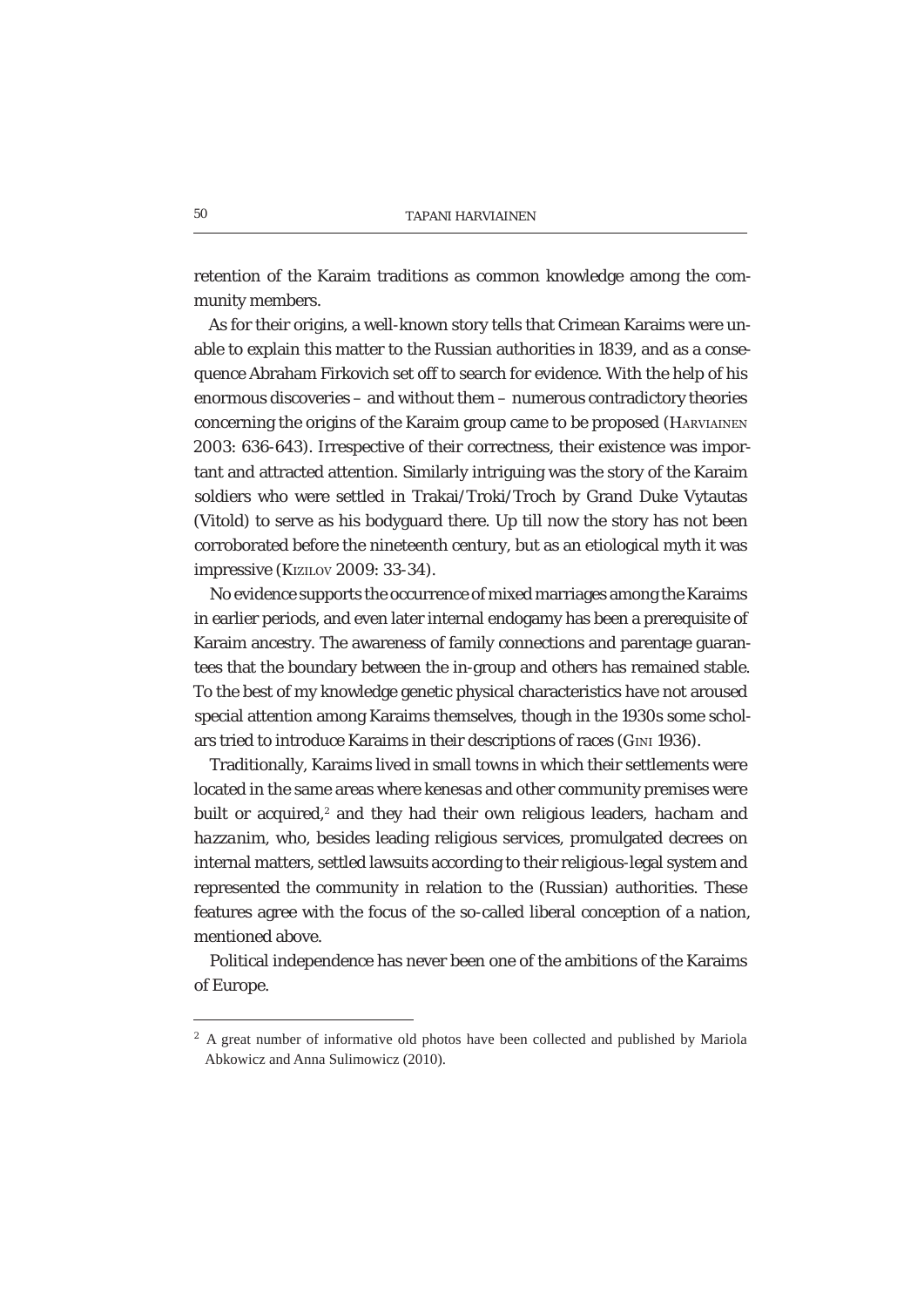Irrespective of the difficulties of producing a definition, the designation of an *ethnic* group, *ethnic* minority, instead of a 'nation' would be most suitable when referring to the Karaims. As for the most significant markers of an ethnic group, endogamic family ties, myths of origin, distinctive cultural features, especially language and religion, and a social organization led by religious leaders have already been dealt with. These factors have outlined the border lines between the Karaims and other ethnic groups and nationalities in all the areas where they have dwelt.

Further, we may again remind ourselves of the symbols which describe the sentimental aspects of self-identification and its growing value among the Karaims. The costumes and headdresses of the Karaim religious leaders have been characteristic of them for two centuries at least; their origin and date have no importance in this sentimental-ethnic role. Similarly, many other items can be referred to as symbols retained or introduced in various periods to strengthen the ethnic sentiments: wedding customs, traditional dishes – *kybynlar* lamb pasties, in particular – flag, music tradition (FIRKAVIČIŪTĖ 2012), poetry and songs in the Karaim language, new dances and festive clothing adopted from the Crimea in recent decades, multilingual albums depicting Karaim soldiers who served in a number of different armies (ZAJONČKOVSKIS 2000 & 2005), etc. (cf. ZAJACZKOWSKI 1961: 53-63).

Till the end of the 18<sup>th</sup> century Karaims had stayed more or less in the shadow of their Rabbanite "brethren" as regards the taxation and other connections with the Polish-Lithuanian administration. In the Crimea the demographic and economic situation had been more favourable to Karaims and their ties with the Turkic rulers. The Crimean Karaims became Russian subjects in the 1790s. In parallel, the partitions of Poland assigned the Polish-Lithuanian Karaims to the allegiance of Russia in the same years. Solely a small number of Karaim farmers in Halicz and its environs ended up in Austria. There they were granted the same rights as were enjoyed by the Christian citizens, in 1774, while the initial steps of enhancing the position of Rabbanite Jews were taken seven years later, in 1781. On a governmental juridical level these acts clearly distinguished between Karaims and Jews (KIZILOV 2009: 57-65).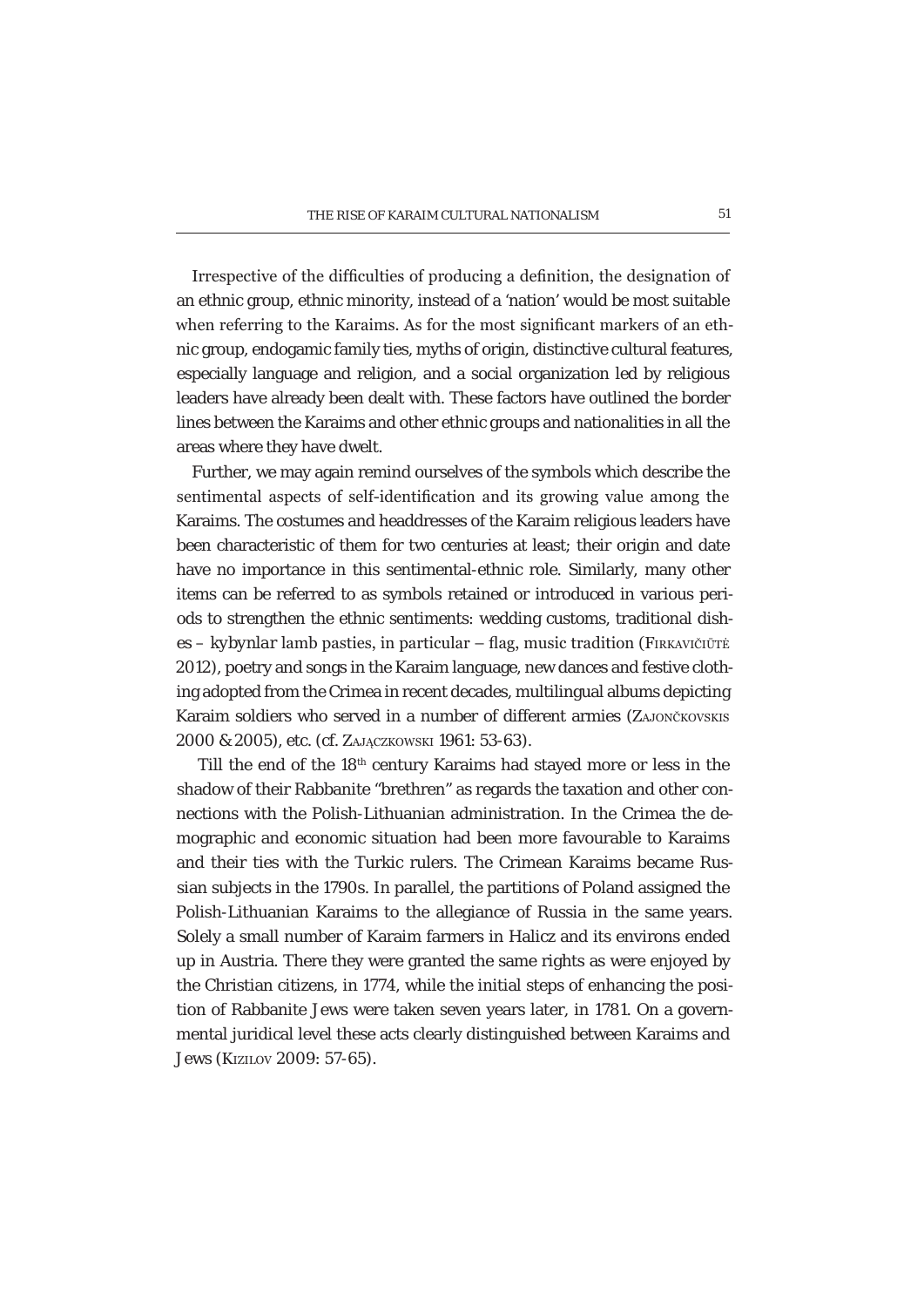## 52 TAPANI HARVIAINEN

In 1795 and 1827, two delegations of Crimean Karaims succeeded in exempting their community from a double poll tax and the military service which were imposed by the Russian authorities upon Rabbanite Jews and Karaims. The conscription remained in force for Rabbanite Jews, but exemption was extended to apply to the Karaims as well in former Poland-Lithuania one year later. Ten years later, in 1837, a consistory was established to represent officially the Karaims of Taurida and Odessa; another consistory for the Karaims in former Poland-Lithuania was instituted in Troki in 1850. In today's terminology a spiritual consistory represented a religious-ethnic minority. No corresponding self-governmental organ was granted for Rabbanite Jews in the Russian Empire. The internal logic of these Russian decisions is unknown. However, we can hardly refer to nationalism or an ethnic revival as a principal factor behind these consequential events. In contrast, these acts of the Russian authorities could be seen as a part of the general *divide et impera* minority policy; the incorporation of the Crimea and the Polish territories had linked a million of Jews into the Russian Empire which until those decades had very limited experience of dealing with Jewish subjects. Nevertheless, the decisions constituted firm support for an extending knowledge of a status as a Karaim in-group (MILLER 1993: 13-48).

While Dutch, Swedish, German and Polish scholars had been interested in the Karaims of earlier times, research into the origins of the Karaim community and its history was actively inaugurated by the Karaims themselves in the 1840s. The rise of scholarly activity agrees well with the well-known scheme delineated by Professor Miroslav Hroch for the development of the various national revival movements among the smaller European nations; in his comparative paradigm it constitutes the initial Phase A – the period of academic interest; the following phase B is characterized by him as the period of patriotic agitation, and the third phase C as the final stage of the rise of a mass national movement (summarized in HROCH 1985: 22-24).

In Poland, the combination of the re-liberation spirit, romanticism and nationalism was deeply rooted from the beginning of the nineteenth century onward. For the Karaims in former Poland-Lithuania, Polish had been a familiar language for centuries and influences from Poland easily reached them. In the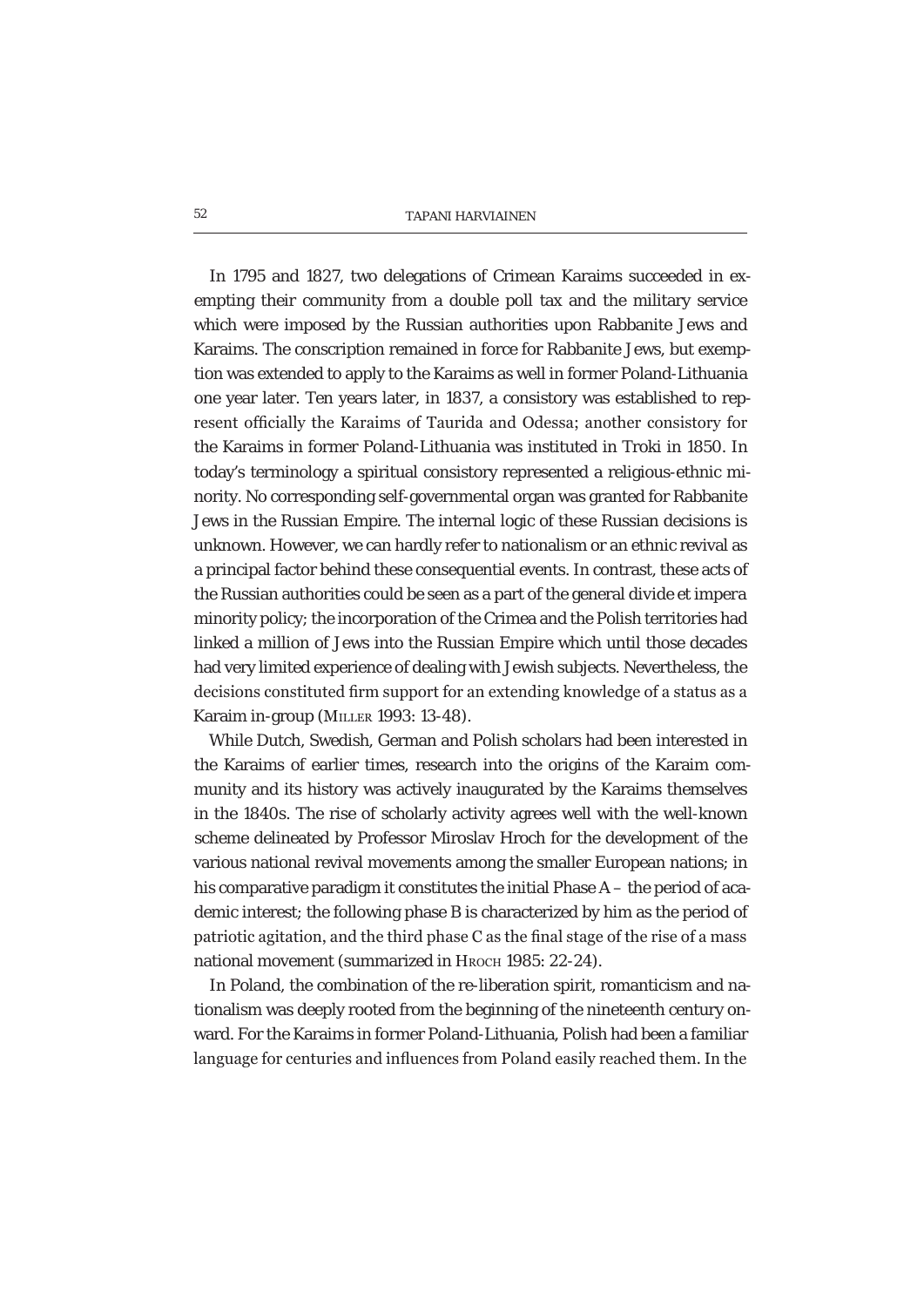Crimea the well-to-do stratum of Karaims was more extensive, and thanks to their education and the mass media this social class was well aware of the contemporary ideological movements in Europe.

Numerous revivalist manifestos published in many languages in Karaim journals and elsewhere could be quoted from the last decades of the 19th century onwards.<sup>3</sup> In the general nationalistic-revivalist atmosphere, which prevailed in Eastern Europe in the second half of the nineteenth century and the first four decades of the twentieth century, it would be a real miracle if the Karaims, with all the ethnic prerequisites described above, had remained untouched by other national movements. In this case they would have constituted a totally surprising exception among all the ethnic groups, large and small, in surrounding countries.

The progress of the Karaim movement followed the normal lines of a nationalistic revival in Europe, and in Eastern Europe in particular; it started from the great number of distinctive features and their study, and the process led to a clear awareness of being a detached ethnic group with cultural characteristics of its own. In a tragic way, the Communist and Nazi regimes did not allow this ethnic minority to continue the development of their cultural life, either in the Crimea or in the Western areas. And a new revival over the past two decades has been a very demanding process.

It would be an interesting and important task to collect and study in greater depth statements and expressions which reflect the national revival of the Karaims; there is plenty of material, but the viewpoint of nationalism or ethnicity has not attracted much attention. The fact that the terms referring to nationalism or national and ethnic features had very suspect connotations in the Communist ideology of East European countries is not a satisfactory explanation. On the other hand, negative terms such as separatism, sect,

<sup>3</sup> The paper "The News of the Taurida and Odessa Karaite Religious Consistory: Self- Let I dentification of the Karaites" read by Veronika Klimova at the conference "Cultures" *in Conversation: Hebrew and Karaite Literature in Poland and Eastern Europe"*  (Poznań 2012) offers an excellent presentation of this sort of material.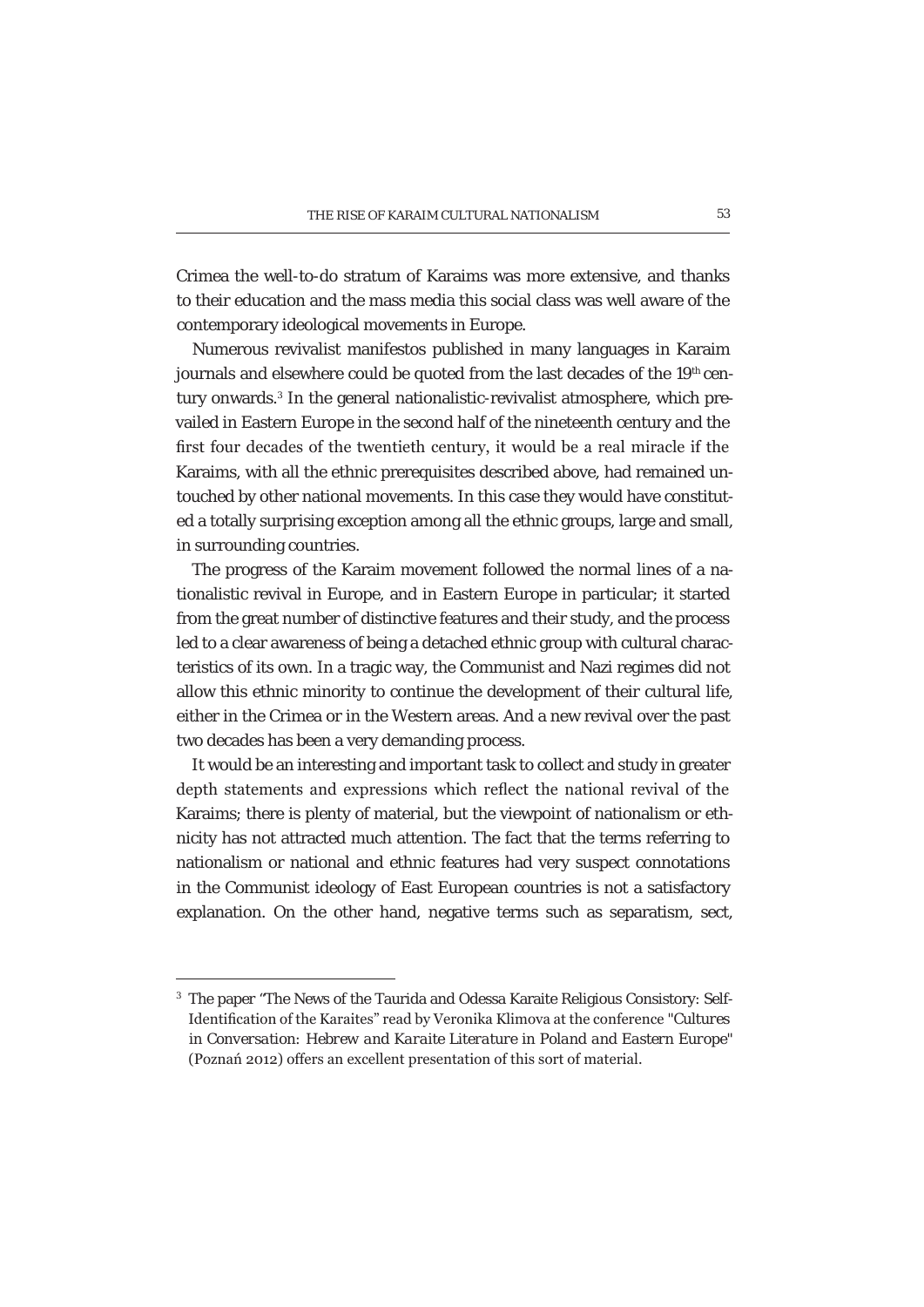dejudaization and even more demonized ones reflect the ancient and contemporary prejudices of many investigators.

Within Judaism the existence of various independent nationalities or ethnic groups has never been favoured; by contrast such attempts have been interpreted as representing apostasy and a violation of the unity of the Jewish people. For a scholar living in multinational and multicultural Europe views of this sort do not seem very up-to-date.

### Bibliography

- Авкомісz, Mariola & Anna Sulimowicz. 2010. Karaj jołłary karaimskie drogi. Karaimi w dawnei fotoarafii. S.l.: Bitik.
- ALLARDT, Erik & Christian Starck. 1981. Språkgränser och samhällsstruktur: finlandssvenskarna i ett jämförande perspektiv. Stockholm: Almqvist & Wiksell Förlag AB.

ANDERSON, Benedict. 1983/2006. Imagined Communities. Reflections on the Origin and Spread of Nationalism. Revised edition. London: Verso.

- BAIRAŠAUSKAITĖ, Tamara, Halina Kobeckaitė & Galina Mičkinienė (eds.). 2008. Orientas Lietuvos Didžiosios Kuningaikštijos visuomenės tradicijoje: totoriai ir karaimai – Orient in the Social Tradition of the Grand Duchy of Lithuania: Tatars and Karaims - Orient w tradycji społeczeństwa Wielkiego Ksiestwa Litewskiego: Tatarzy i Karaimi – Orient v obščestvennoj tradicii Velikogo Knjažestva Litovskogo: tatary i karaimy. (Specialusis "Lietuvos istorijos studijų" leidinys, t. 6). Vilnius, Kaunas: Vilniaus universitetas.
- BARTH, Fredrik. 1969/1982. Introduction. In: Fredrik Barth (ed.). 1969/1982,  $9 - 38$
- BARTH, Fredrik (ed.). 1969/1982. Ethnic Groups and Boundaries: the Social Organization of Culture Difference. Bergen: Universitetsforlaget.
- DAY, Graham & Andrew Thompson, 2004, Theorizing Nationalism, New York. NY: Palgrave Macmillan.
- FIRKAVIČIŪTĖ, Karina. 2012. Muzyka w kulturze karaimskiej. In: Beata Machul-Telus (ed.). 2012, 73-91.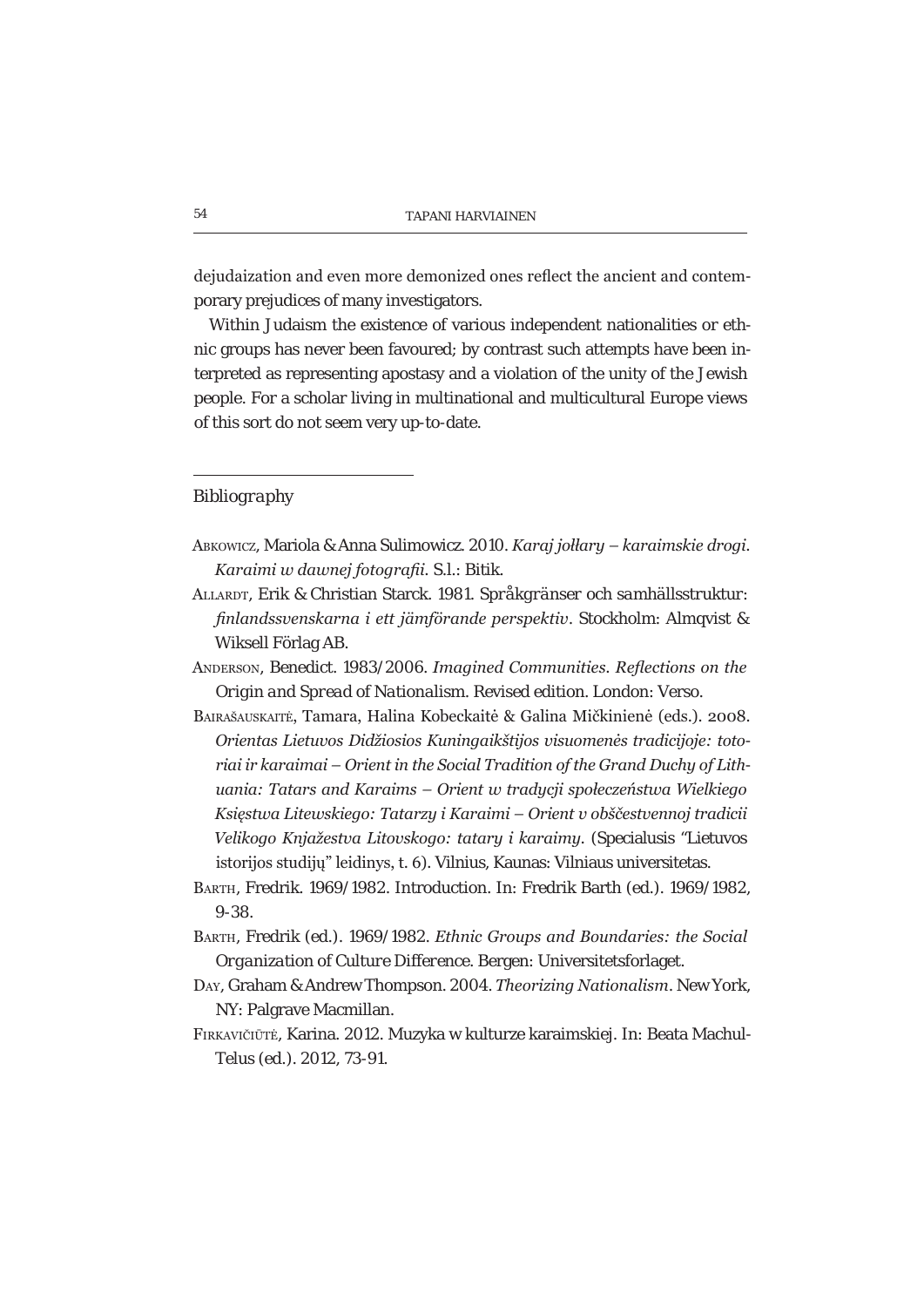- FIRKOVIČIUS, Mykolas, Karina Firkavičiūtė & Vladimiras Maškevič (eds.). 2001. Karaj kalendary – Karaimų kalendorius 2001-2051. S.I.: "Topforma".
- GINI, Corrado. 1936. I Caraimi di Polonia e Lituania, Genus 2 1-2, 1-56.
- HARVIAINEN, Tapani, 1997. Three Hebrew Primers, the Pronunciation of Hebrew among the Karaims in the Crimea, and Shewa. In: Elie Wardini (ed.). 1997, 102-114.
- HARVIAINEN, Tapani. 2003. The Karaites in Eastern Europe and the Crimea: an Overview. In: Meira Polliack (ed.). 2003, 633-655.
- HARVIAINEN, Tapani. In press. Karaite reading traditions of Hebrew (modern). In: Geoffrey Khan (ed.).
- HOBSBAWM, Eric John, 1990. Nations and Nationalism since 1780: Programme, Myth, Reality. Cambridge, New York, N.Y.: Cambridge University Press.
- HROCH, Miroslav. 1985. Social Preconditions of National Revival in Europe: A Comparative Analysis of the Social Composition of Patriotic Groups among the Smaller European Nations. Cambridge: Cambridge University Press.
- HUTCHINSON, John & Anthony D. Smith (eds.), 1994, Nationalism, Oxford: Oxford University Press.
- HUTCHINSON, John & Anthony D. Smith, 1996. Ethnicity, Oxford: Oxford University Press.
- JANKOWSKI, Henryk. 2003. On the Language Varieties of Karaims in the Crimea. Studia Orientalia 95, 109-130.
- JANKOWSKI, Henryk. 2008. The Question of the Existence of the Crimean Karaim and its Relation to Western Karaim. In: Tamara Bairašauskaitė, Halina Kobeckaitė, Galina Mičkinienė (eds.), 2008, 161-168.
- KHAN, Geoffrey et al. (eds.). In press. Encyclopedia of Hebrew Language and Linguistics (EHLL). Leiden: Brill.
- KiziLov, Mikhail, 2009. The Karaites of Galicia. An Ethnoreliaious Minority among the Ashkenazim, the Turks, and the Slavs 1772-1945. (Studia Judaeoslavica. Edited by Alexander Kulik. Volume 1.) Leiden, Boston: Brill.
- Кону. Hans. 1994. Western and Eastern Nationalism. In: Hutchinson, John. Anthony. D. Smith (eds.). 1994, 162-165.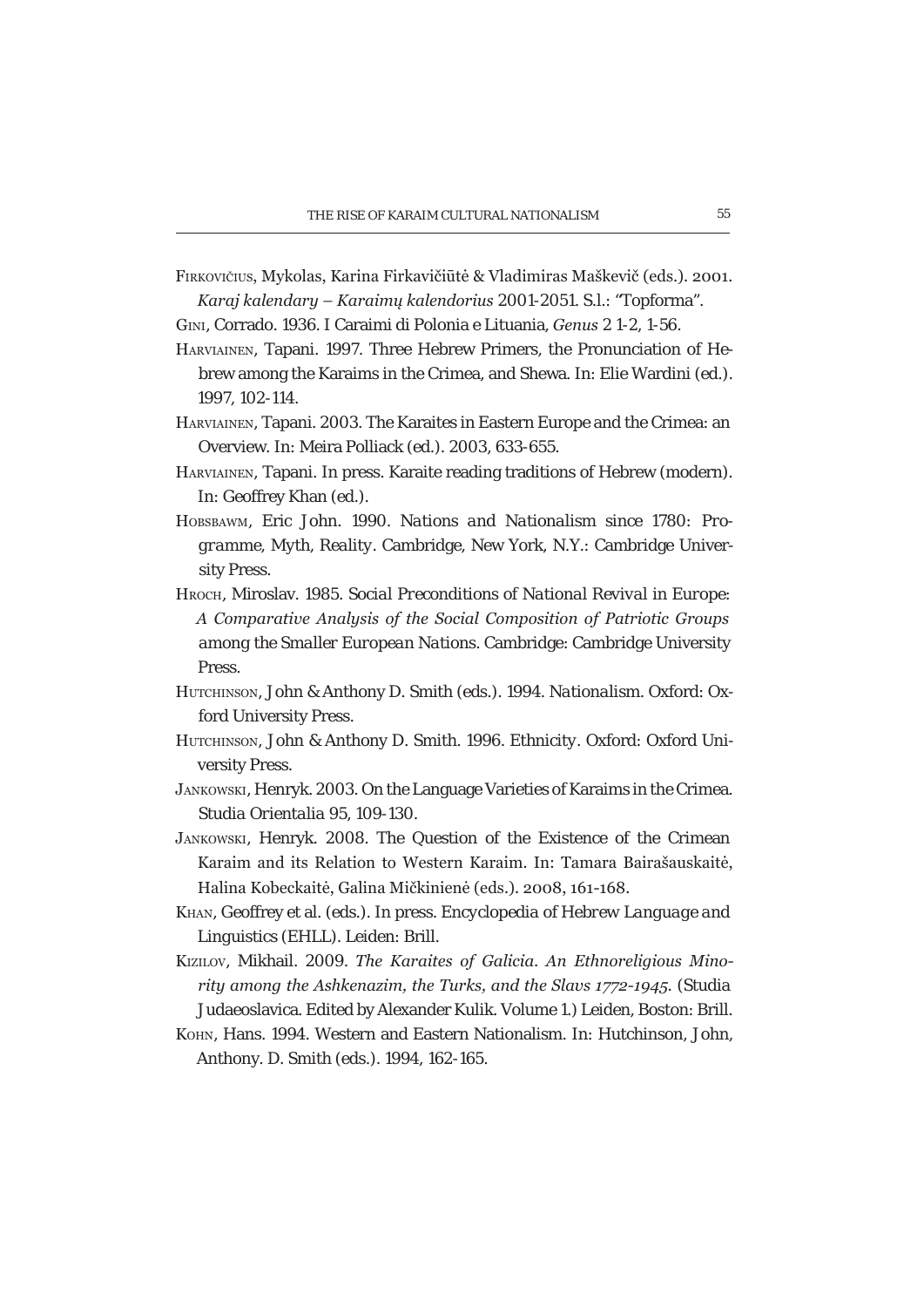MACHUL-TELUS, Beata. 2012. Karaimi. Warszawa: Wydawnictwo Sejmowe.

- MILLER, Philip E. 1993. Karaite Separatism in Nineteenth-Century Russia. Joseph Solomon Lutski's Epistle of Israel's Deliverance. (Monographs of the Hebrew Union College: no. 16.) Cincinnati: Hebrew Union College Press.
- Németh, Michał, 2012, Przeszłość, teraźniejszość i przyszłość karaimskiej działalności kulturalnojęzykowej. In: Beata Machul-Telus (ed.). 2012, 53-72.
- PAKKASVIRTA, Jussi & Pasi Saukkonen (eds.). 2004. Nationalismit. Helsinki: Werner Söderström Osakeyhtiö.
- POLLIACK, Meira (ed.). 2003. Karaite Judaism. A Guide to its History and Literary Sources. Leiden, Boston: Brill.
- SHAMUEL, Magdi. 2003. The Karaite Calendar: Sanctification of the New Moon by Sighting. In: Meira Polliack (ed.). 2003, 591-629.
- SMITH, Anthony David, 1986. The Ethnic Origins of Nations, Oxford: Black-**Il**ew
- SMITH, Anthony D. 1991. National Identity. London: Penguin Books.
- SMITH, Anthony D. 1999. Myths and Memories of the Nation. Oxford: Oxford **University Press.**
- SMITH, Anthony D. 2003. Chosen Peoples: Sacred Sources of National Identity. Oxford, New York: Oxford University Press.
- VALTONEN, Pekka, 2004. Etnisyys ja kansakunta. In: Jussi Pakkasvirta, Pasi Saukkonen (eds.). 2004, 106-123.
- WARDINI, Elie (ed.). 1997. Built on Solid Rock. Studies in Honour of Professor *Ebbe Egede Knudsen on the Occasion of his*  $65<sup>th</sup>$  *Birthday, April 11<sup>th</sup> 1997.* Oslo: The Institute for Comparative Research in Human Culture, Oslo, Serie B. Skrifter XCVIII.
- ZAJĄCZKOWSKI, Ananiasz. 1961. Karaims in Poland. History, Language, Folklore, Science, Warszawa: Państwowe Wydawnictwo Naukowe.
- ZAJONČKOVSKIS, Michailas. 2000. Karaimai kariuomenėje. Vilnius: Lietuvos Nacionalinis Muzieius.
- ZAJONČKOVSKIS, Michailas. 2005. Karaimai kariai. Vilnius: Spausdino UAB "Pozicija".